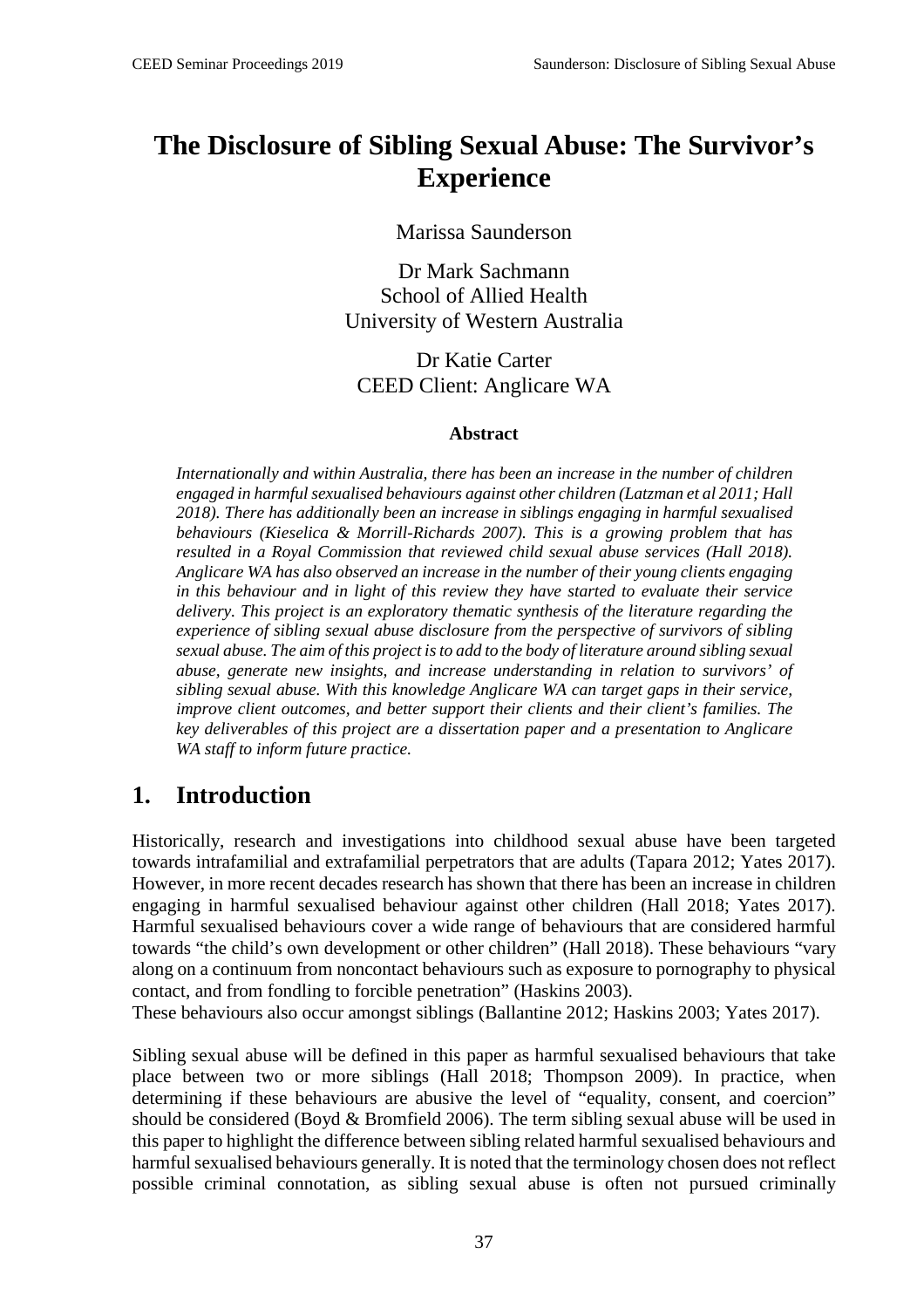(Ballantine 2012). There are a variety of reasons that this does not occur. First parents or victims may not report the behaviours or file charges (Haskins 2003). Additionally, the age for criminal responsibility in Australia is 10 years old, therefore incidents that occur below the age of 10 cannot be criminally pursed (Boyd & Bromfield 2006; Pratt 2013). There is additionally the concept of "doli incapax" under common law, which recognises that children between 10-14 years of age mature at different rates and therefore may not be legally responsible for their behaviours (Boyd & Bromfield 2006; Pratt 2013). These reasons make it difficult to prosecute young children who engage in harmful sexualised behaviours both in relation to their siblings and other children (Boyd & Bromfield 2006; Hall 2018).

As previously mentioned, there has been an increase in incidents of children engaging in harmful sexualised behaviours (Yates 2017). In Western Australia alone, 70% of investigations into childhood sexual abuse have been believed to be perpetrated by other juveniles (Commissioner for Children and Young People 2018). Within this increase there has been an increase in intra-familial sexual abuse (Gekoski 2016). In regards to intra-familial incidents, it is believed sibling sexual abuse may be the most prevalent form of intra-familial sexual abuse (Boyd & Bromfield 2006; Caffaro 2017; Caffaro & Conn-Caffaro 2005; Haskins 2003; Kieselica & Morrill-Richards 2007; Pratt 2013). In fact Caffaro and Conn-Caffaro (2005) found that sibling sexual abuse occurs 3-5 times more often than sexual abuse between father and daughter. Additionally, a study that examined maltreatment reports in the US found that 2.3% of children were sexually abused by their siblings, compared to 0.12% of children were sexually abused by an adult family member (Caffaro 2017). However, it is difficult to know the exact number of cases, as it is underreported and under disclosed (Stathopoulos 2012; Tapara 2012).

This increase in children engaging in harmful sexualised behaviour against other children has come to the attention of the Australian government (Commissioner for Children and Young People 2018; Hall 2018). As a result, the Australian government then conducted a Royal Commission into institutional responses to child sexual abuse (Commissioner for Children and Young People 2018; Hall 2018). As a result of the Royal Commission services that offer treatment for child sexual abuse were reviewed and treatment recommendations were made for children impacted by sexual abuse (Commissioner for Children and Young People 2018; Hall 2018). In light of this review, Anglicare WA has decided to evaluate their service delivery. Anglicare WA has also noticed that there has been an increase in the number of their clients being children engaging in harmful sexualised behaviour towards other children. As a result they have begun to explore how they can improve their service delivery to better address this problem.

Even though, there has been an increase in prevalence of sibling sexual abuse, this is still an under researched area (Latzman et al 2011;Yates 2017). This is partially due to researchers and clinicians historically minimising the seriousness of sibling sexual abuse, and often claiming it is just experimentation, consensual, or a normal part of childhood development (Boyd  $\&$ Bromfield 2006; Welfare 2008; Yates 2017). Additionally, this could also be due to the taboo nature of this topic (Stathopoulos 2012; Yates 2017). The research that has been conducted in this area, indicates that sibling sexual abuse is just as negatively impactful as other types of intrafamilial sexual abuse (Ballantine 2012; Kiselica & Morrill-Richards 2007). In fact, Hatch and Northam (2005) found that sibling sexual abuse tends to be both "more intrusive and occurs over longer periods of time" than other forms of intrafamilial sexual abuse. Which could result in victims experiencing more negative consequences when compared to other types of sexual abuse (Hatch & Northam 2005). Sibling sexual abuse has been found to lead to disassociation, hyper-arousal, relationship difficulties, depression, low self-esteem, future drug use, hyper-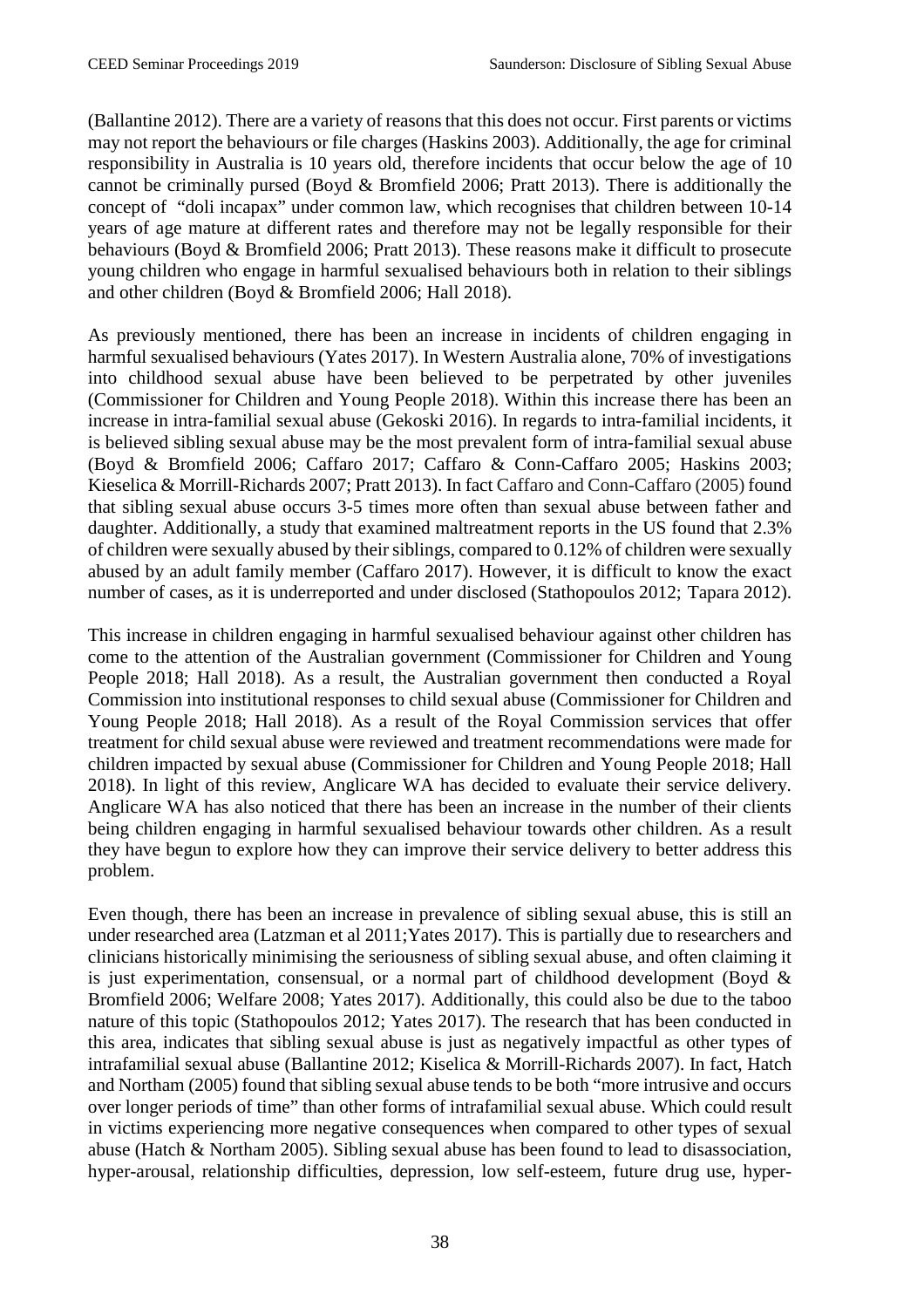sexuality, affective disorders, and sexual dysfunction in adulthood (Ballantine 2012; Stathopouslos 2012; Tener, Tarshish & Turgeman 2017; Welfare 2008). Stathopoulos (2012) stated that parental responses to disclosure can mitigate or exacerbate these impacts. Sibling sexual abuse presents a unique challenge for parents as both parties involved are their children, resulting in a complex change to family dynamics (Boyd & Bromfield 2006; Carroll, 2009).

Unfortunately, this type of abuse is often under reported and not disclosed for years (Tapara 2012; Welfare 2010). Some research has indicated that children will often not disclose sibling sexual abuse to their parents because they feel guilty, helpless, ashamed, or they are scared their sibling or themselves will be punished (Boyd & Bromfield 2006; Caffaro 2017; Tapara 2012). Siblings additionally may feel conflicted about their feelings towards their siblings, which can act as a barrier for disclosure (Ballantine 2012; Stathopoulos 2012). This project seeks to further explore how survivors of sibling sexual abuse experience disclosure. In order to explore this area further, this project will conduct a thematic synthesis of the literature in order to generate new insight and understanding around the experience of disclosing sibling sexual abuse. This project will allow Anglicare WA to have a better understanding of the experiences of survivors of sibling sexual abuse, so as to better support their clients and their clients' families.

In conclusion, sibling sexual abuse is an increasing problem both internationally and within Australia (Latzman et al 2011; Hall 2018). However, it is often underreported and under disclosed (Tapara 2012; Welfare 2010). Anglicare WA have observed this increase in prevalence and as a result Anglicare WA want to explore and better understand the experiences of survivors of sibling sexual abuse in order to better support their clients and their families. Therefore, this project aims to synthesise the literature on how survivors of sibling sexual abuse experience disclosure to generate new insights and understanding around the experiences of disclosure for survivors of sibling sexual abuse.

# **2. Methodology**

### **2.1 Conceptual Framework**

For this project, I conducted an inductive qualitative research study. I choose a qualitative design for this project in order to enable a more in-depth understanding of the survivor's experiences. This project is explorative in nature, meaning this project aims to investigate what the literature says about this population and synthesis their experiences in order to add to the body of research in this area (Bryman 2016).

The considerations that shaped my theoretical framework are the following. My epistemological assumptions come from a interpretivism perspective meaning that I believe the human experience is subjective (Bryman 2016). My ontological assumptions come from an constructivist worldview, meaning I believe we cannot separate our beliefs, values, and feelings from the facts and that our realities are continuously evolving (Bryman 2016). Each survivor represented in the literature will have their own experiences, views, and beliefs that influence their perceptions and this study will seek to better understand the experiences of this population and synthesis the common experiences of this vulnerable population. Additionally, this worldview recognises that the researcher cannot completely separate their own beliefs and experiences when engaging with the data, but rather the researcher is recognised as a part of the analysis process (Bryman 2016). The methodology that will be used to analyse the data is a thematic analysis using a thematic synthesis approach (Bryman 2016).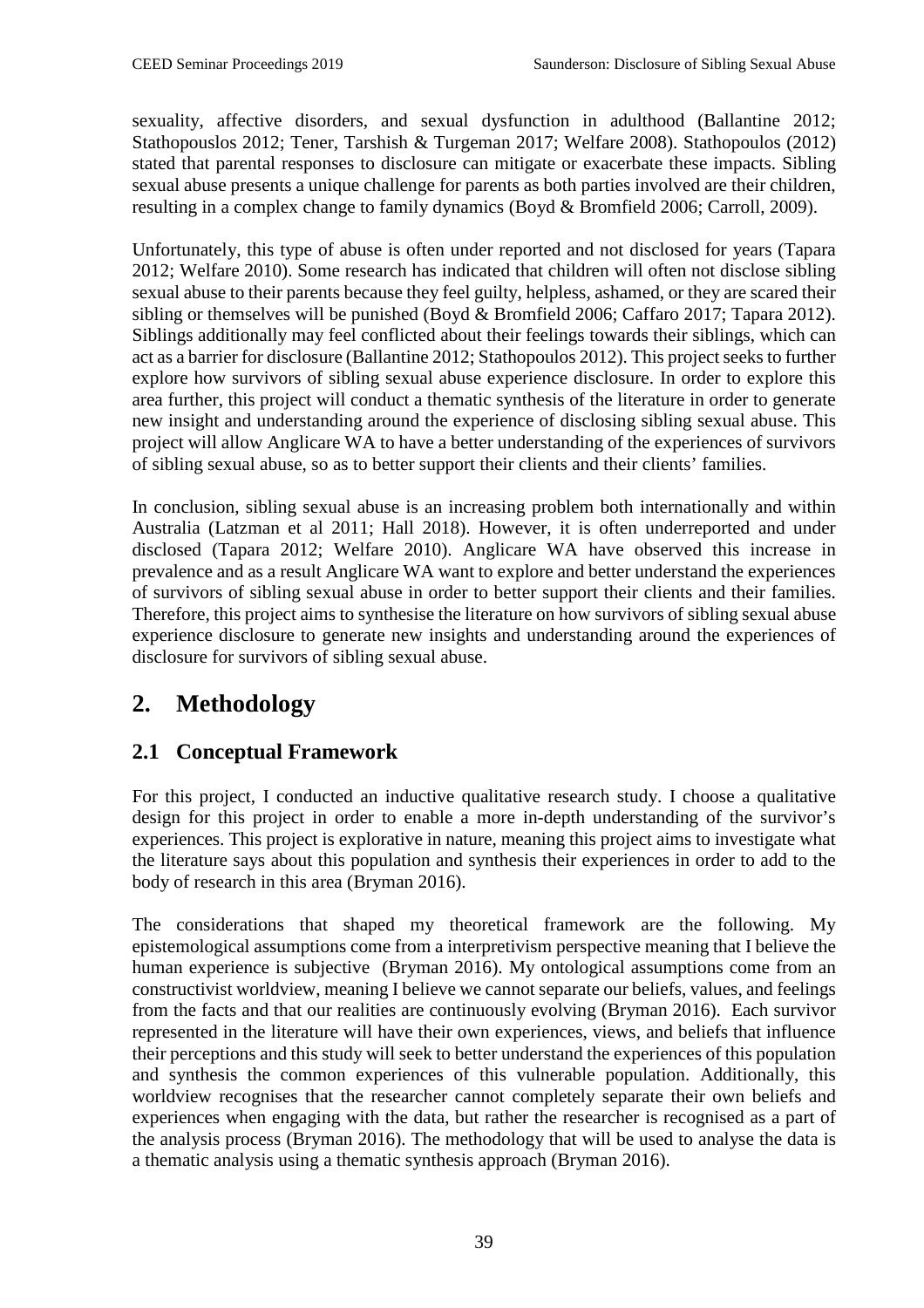#### **2.2 Data**

The search "brother-sister incest" OR "sister-sister incest" OR "brother-brother incest" OR "sibling sexual abuse" AND "disclosure" was conducted using the search engines Google Scholar and The University of Western Australia's One Search and Informit. This resulted in 1,503 results across the 3 databases. It is noted that a significant number of papers that resulted from the search were either duplications across the databases or related to literary or historical discussions around sibling sexual abuse rather than real life individuals.

The above mentioned papers were narrowed based on set inclusion criteria that included the use of the English language, the use of a qualitative research methodology that included original data from the perspective of survivors of sibling sexual abuse and were either peer-reviewed articles or dissertation papers. No time restrictions were implemented. These papers were narrowed down through reading either the titles, abstracts, or full-text papers in order to select literature that met the inclusion criteria. Papers that were kept directly spoke about in full or in part the experience of disclosing sibling sexual abuse from the perspective of the survivors. This resulted in 11 papers left for analysis.

#### **2.3 Procedure**

As previously mentioned the papers were narrowed down and the papers that met the inclusion criteria were kept for analysis. After this was completed, the collected papers were read in random order and the "results" or "finding" sections were extracted and written into a transcript. This included both the quotes from participants and the authors related discussions and interpretations. This transcript was uploaded to NVivo, a data analysis software, for coding. The text was coded line by line (Bryman 2016). Once all the transcripts were coded the data was then examined for descriptive themes (Bryman 2016). The themes were created by combining similar coding to reflect similar experiences (Bryman 2016). Next, overarching analytical themes were identified (Bryman 2016).

Additionally, two papers out of the thirteen, included both survivors of sibling sexual abuse and other types of sexual abuse. However, the participant's stories were individually separated and identifiable within the papers. Therefore, in both of these papers the quotes from the participants who experienced sibling sexual abuse and discussion from the authors about this participant were extracted from the "findings" section, opposed to the whole "findings" section.

### **2.4 Limitations**

#### **2.4.1 Delimitations**

It is noted that several papers were excluded from this study due to the fact that all types of sexual abuse were included in the research criteria and participants were not individually identifiable. In these incidents, it was not possible to separate the experiences of survivors of sibling sexual abuse opposed to other types of sexual abuse and therefore their experiences could not be included in this study. Future research should analyse the differences between survivor's experiences of different types of childhood sexual abuse.

Another delimitation of this research, is the fact that non-English papers were not included in the analyses. Therefore this thematic synthesis has not captured non-English speaking survivor's experiences.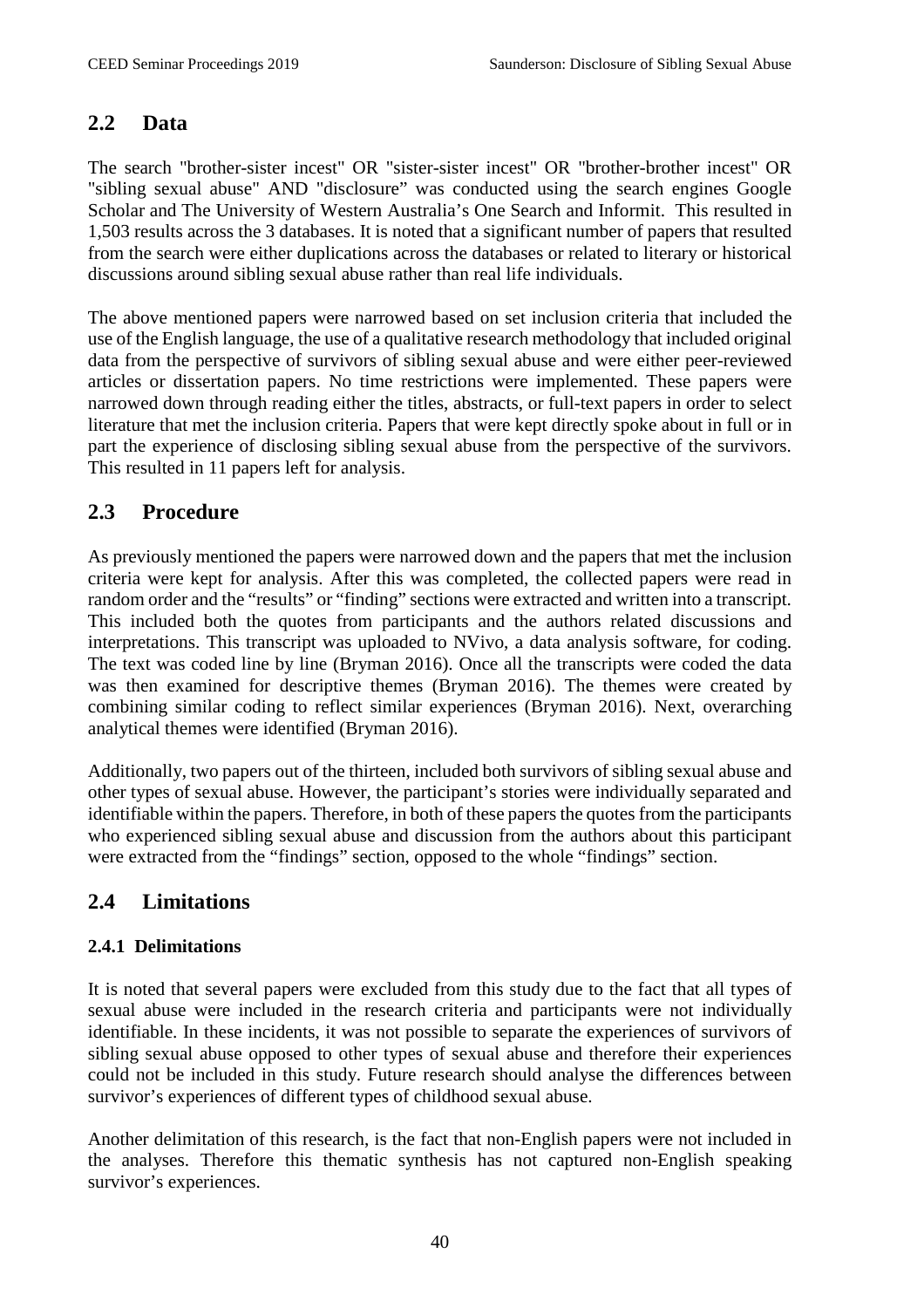#### **2.4.2 Limitations**

It is can be very difficult for survivors of sexual abuse to speak to others about their experiences (Tapara 2012). Therefore, it is highlighted that participants that have volunteered to participate in the research being analysed may not be generalisable towards the whole population of survivors of sibling sexual abuse. As there may be a bias in the literature towards survivors that are more willing to discuss their experiences or engage in services and research.

# **3. Conclusion and Future Work**

Due to the change in direction of the project, at this stage the analysis of the literature is not complete. The next step for this project will be completing the thematic analysis of the literature. After the completion of this task, the findings will be written into my final dissertation paper and will be additionally presented to the key stakeholders at Anglicare WA.

Future research should seek to speak to Anglicare WA's clients directly, to examine whether or not the findings of this project are transferable to Anglicare WA's clients specifically. Additionally, Anglicare WA would additionally benefit from exploring cultural differences within Western Australia context.

## **4. Acknowledgements**

I would like to acknowledge Dr Susan Young, who has been an invaluable asset to this project by providing ongoing mentorship regarding my methodology and research ideas. Additionally, I would also like to thank my fellow MSW colleagues, Alison Watson and Gemma Kirkby for their support and critical feedback. Lastly, I would like to acknowledge my husband, Abraham Saunderson, without your ongoing support and encouragement this project would have not been possible.

## **5. References**

- Ballantine, M.W. 2012, "Sibling Incest Dynamics: Therapeutic Themes and Clinical Challenges", *Clinical Social Work Journal,* vol. 40, no. 1, pp. 56-65.
- Boyd C.R. & Bromfield, L. (2006) *Young people who sexually abuse: Key issues*. Melbourne: Australian Institute of Family Studies.
- Bryman, A. (2016) *Social research methods* (Fifth edition.). Oxford: Oxford University Press.
- Caffaro, J. (2017) Treating Adult Survivors of Sibling Sexual Abuse: A Relational Strengths-Based Approach. (Original Article)(Report). *Journal of Family Violence*. [Online] 32 (5), 543–552.
- Caffaro, J.V. & Conn-Caffaro, A. (2005) Treating sibling abuse families. *Aggression and violent behavior*, *10* (5), 604-623.
- Carroll, T. (2009) *Adolescents Who Sexually Abuse: Exploring the Impact on the Family*. [Online]. Dublin Institute of Technology.
- Commissioner for Children and Young People (2018) Discussion paper Children and young people with harmful sexual behaviours, Commissioner for Children and Young People WA, Perth.
- Gekoski, A., Davidson, J. & Horvath, M. (2016) The prevalence, nature, and impact of intrafamilial child sexual abuse: findings from a rapid evidence assessment. *Journal of Criminological Research, Policy and Practice*. [Online] 2 (4), 231–243.